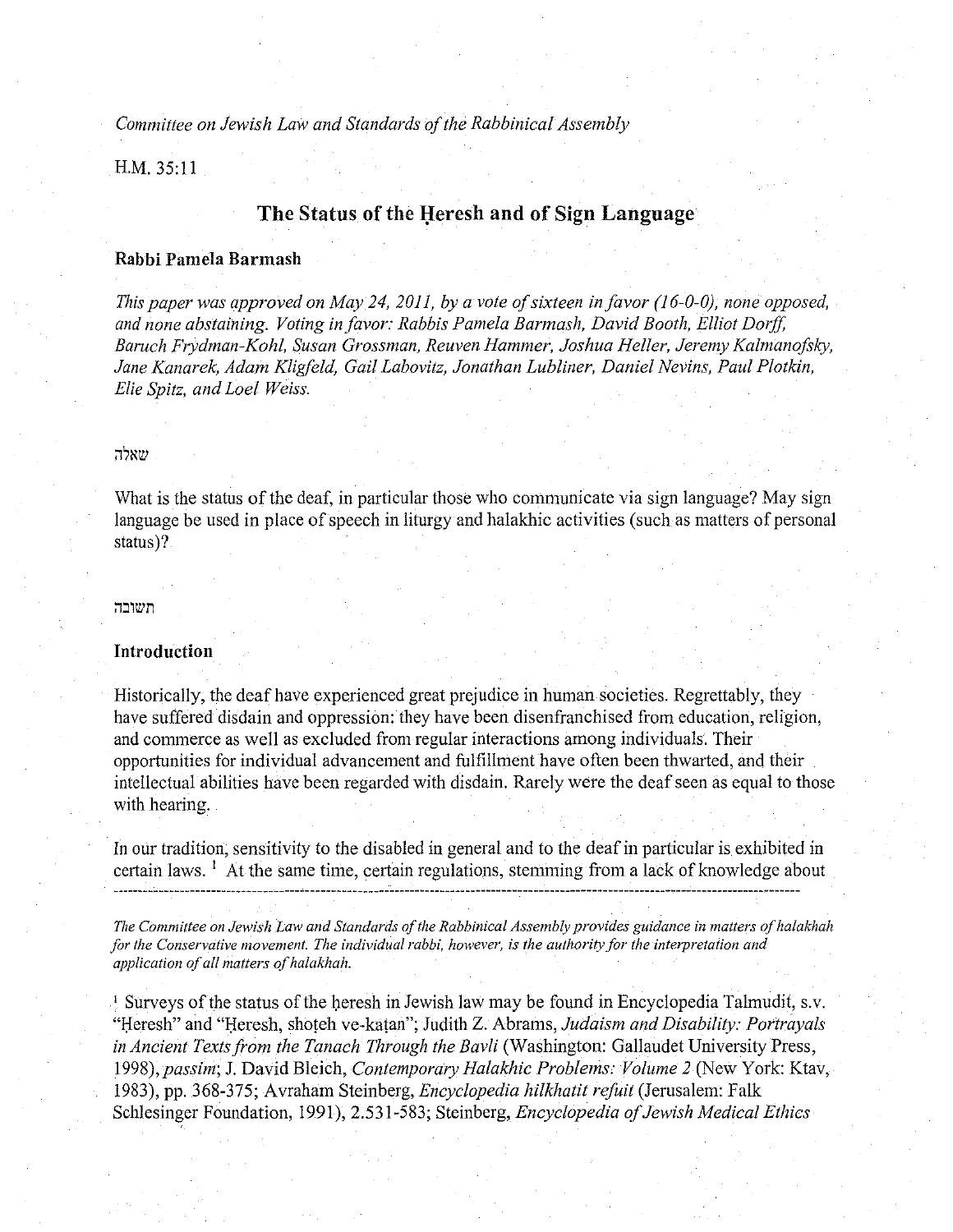the cognitive abilities of the deaf, are seen by deaf Jews as reflecting indifference and callousness. This ambivalence, between the humane and the seemingly derisive, is demonstrated in passages of midrash and liturgy as well. While sensitivity to the disabled is increasing in contemporary society, it is hardly new to Jewish communities, and advocating respect for the deaf naturally develops from the values espoused by our tradition.

2

While we may wish to cite only those elements of Jewish tradition that espouse sensitivity, we must not overlook the anguish of our deaf community members who read parts of our tradition with dismay and disappointment and who hope for a more compassionate and respectful response from us. It is especiaily the exclusion from communal activities that originated in a misunderstanding of the intellectual capacity of the deaf that is most hurtful and most in conflict with the currents of compassion for those marginalized from society customary in our tradition and the vast improvement in the education, integration, and advancement of the deaf during the past two centuries. Even where certain restrictions arose in halakhah, such as in areas of commerce, probably out of a desire to safeguard the deaf from being defrauded, such protectionism, if it is to be understood as such, or prejudice, if undestood less generously, must be replaced with respect. We must grapple honestly with the halakhic association of the deaf with the mentally incapacitated and not ignore or whitewash how demeaning it is. Rabbi David Feldman wrote two decades ago:

I think that the word *heresh* ought to be abolished from our modern vocabulary. We ought to create a new Hebrew word for the deaf, or for the hearing impaired. That will help sever the nexus, break the connection between deaf people today and the terrible categorization of the heresh with either the *shoteh* or the *katan.Z* 

It is our sacred task to regard the deaf with respect and make our communities, synagogues, schools, and camps accessible to the deaf.

(Jerusalem: Feldheim, 2003), pp. 280-297 (The entries in Steinberg's encyclopedias are not identical: the entries in the English publication are updated but abbreviated versions of the Hebrew ones). Unfortunately, the citations in Tzvi Marx, *Disability in Jewish Law* (Jewish Law in Context; London: Routledge, 2002), are often incorrect, rendering his work problematic.

2 David Feldman, "Deafuess and Jewish Law and Tradition," in *The Deaf Jew in the Modern World* (New York: Ktav, 1986), p. 23.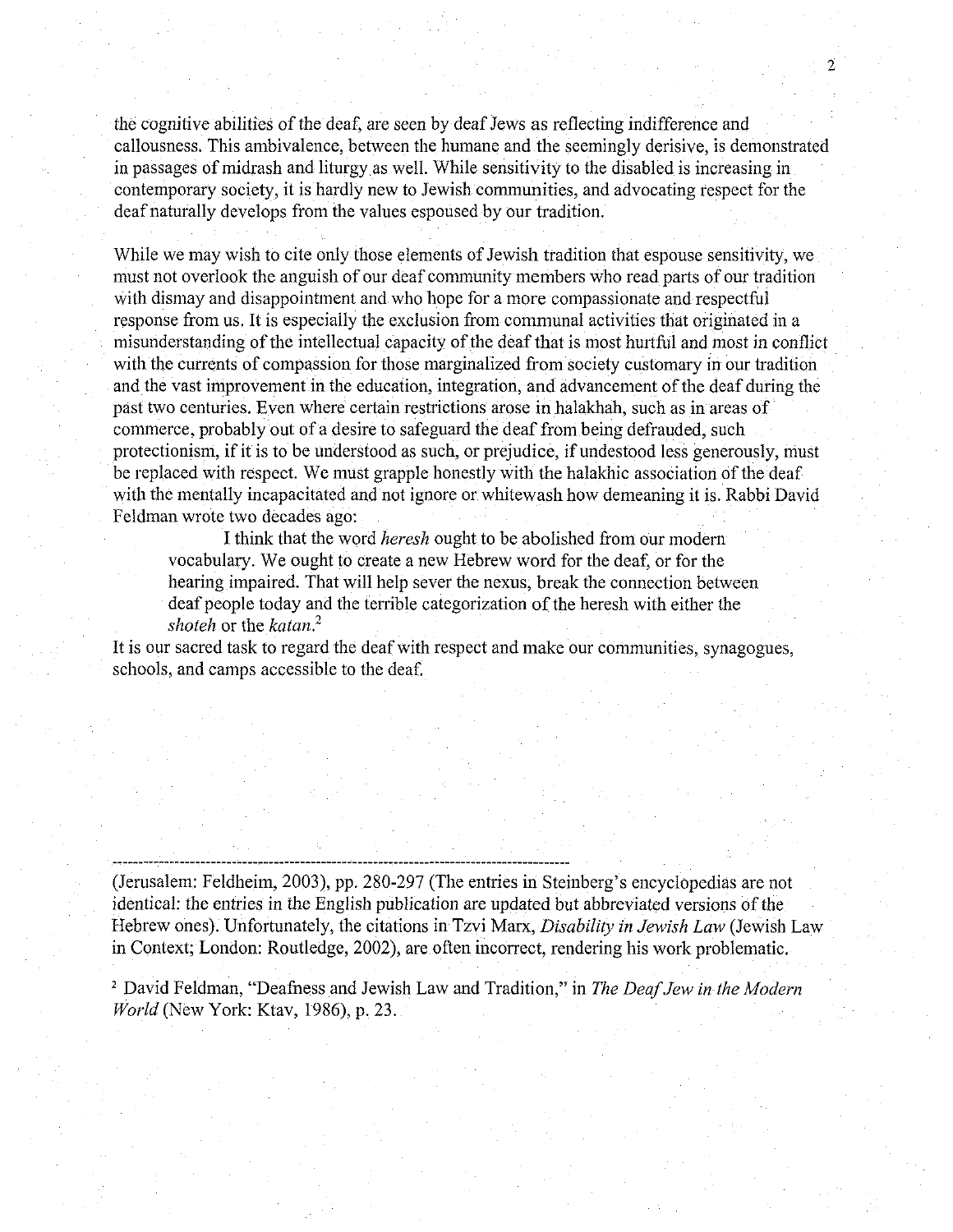# Classical Rabbinic Views of the Deaf3

Classical rabbinic texts demonstrate an ambivalent approach to those who cannot hear, a status denoted as *heresh* (חרש).

The Talmud in b. Hagigah 2b defines a *heresh* as an individual who is placed alongside the categories of the *shoteh* (mentally confused)<sup>4</sup> and the minor because the *heresh* himself is mentally incapacitated.

חוץ מחרש שוטה וקטו כו'. קתני חרש דומיא דשוטה וקטן, מה שוטה וקטן - דלאו בני דעה, אף חרש .~1:1 :1171 I:J 1~'71 -

*Except the heresh, the shoteh and the minor etc.* [Our Mishnah] speaks of the *heresh* similarly as of the *shoteh* and minor: just as the *shoteh* and minor lack understanding, so *heresh* [means] one who lacks understanding.

The continuation of the passage defines the *heresh* as a deaf-mute<sup>5</sup>, one who cannot hear and does not use language. It then qualifies this definition by distinguishing the individual who can either speak or hear but not both from one who can neither hear nor speak.<sup>6</sup>

חרש שדיברו חכמים בכל מקום - שאינו שומע ואינו מדבר... המדבר ואינו שומע - זהו חרש, שומע ואינו מדבר זהו אלם, זה וזה הרי הן כפקחין לכל דבריהם.

3 Terminology presents a possibly intractable dilemma. The term "deaf-mute" is a term appropriate for the historical sources analyzed in this teshuvah, but it can be construed today as offensive. In fact, finding any wording that is not demeaning is difficult. "Deaf," "hearing impaired," "hearing disabled," or other such language assumes that the person without hearing has a negative characteristic. The language itself implies that the person so described is flawed. This negative connotation must be repudiated, and the dignity of the deaf community must be respected. SeeM. Miles' review of Marx' book (in *Jewish Perpectives on Theology and the Human Experience of Disability* (Binghamton: Haworth Pastoral Press, 2006), pp. 249-254. In this teshuvah when addressing classical rabbinic sources, I will use the transliterated term *heresh*  in place of the term "deaf-mute" refer to the deaf who do not speak, and where the term *heresh* is used to refer to the deaf who do use speech, I will so specify.

<sup>4</sup> The exact denotation of the term *shoteh* may be "mentally deranged" or "mentally incapacitated". See the conflicting characterizations in Alexander Kohut, נרוד השלם (Vienna: Menorah, 1926), 8.62b-63a. See also Rabbi Reuven Hammer, יתשובה בעניין טקס בר/בת מצווה לילדים .13-12 , מפגרים", תשובות ועד ההלכה, כרך ד.

<sup>5</sup> The term "mute" can mistakenly convey that the deaf who do not speak cannot physically use their voice box. This is rarely, if ever, the case. Human beings learn to use their voice box by hearing others use theirs: if individuals do not hear, it would be natural for them not to use their voice box, even though it is unimpaired.(personal communication of Alexis Kashar and Naomi Brunnlehrman)

6 Confusingly, the term *heresh* is retained for the one who can speak but not hear.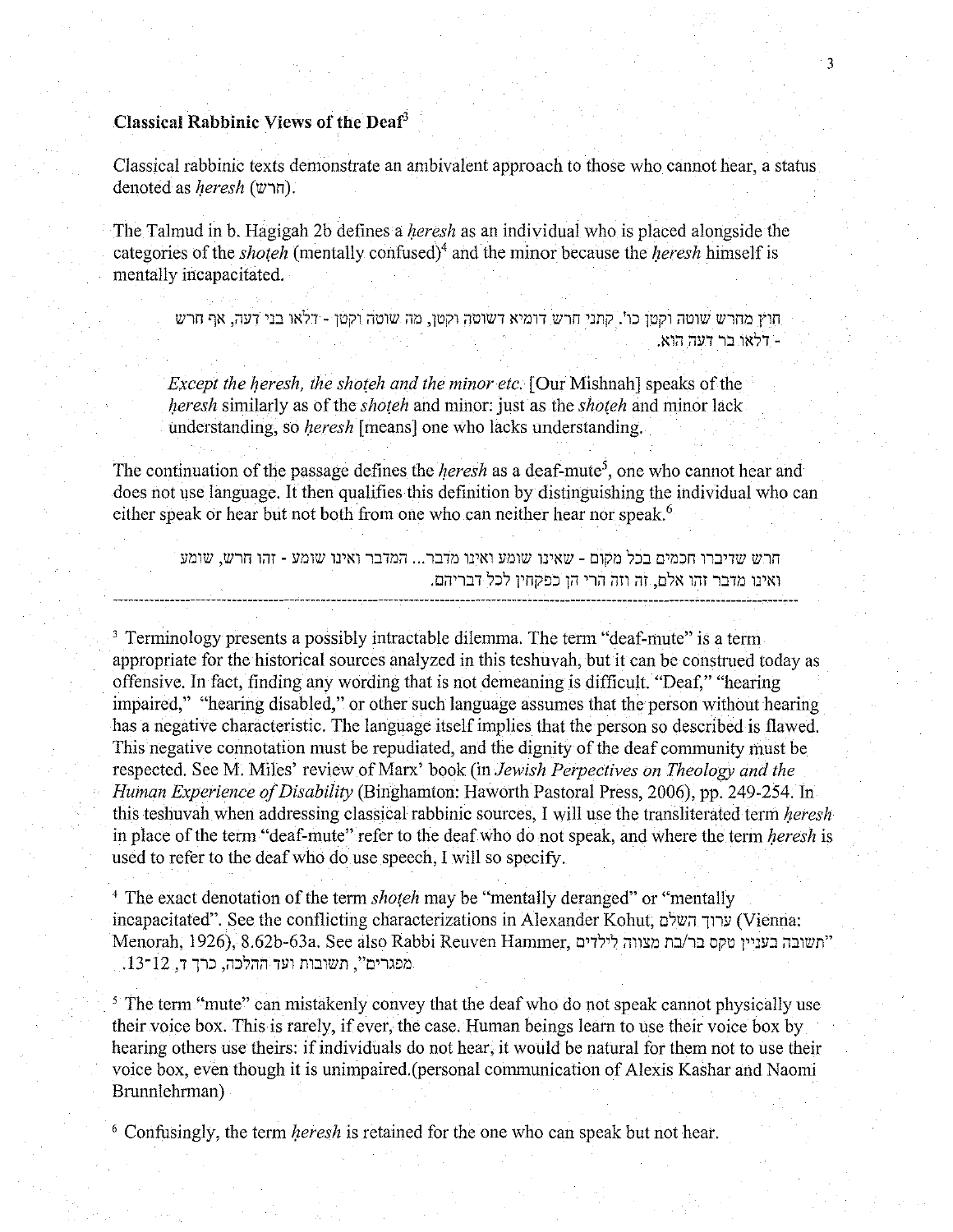The heresh of whom the sages spoke is one who can neither hear nor speak.... One who can speak but not hear is termed *heresh*; one who can hear but not speak is termed *illem*. Both are deemed of sound mind regarding all matters relating to them.<sup>7</sup>

The clear implication is that those who cannot hear and do not speak, in sharp distinction to those who can hear but do not use speech and those who cannot hear but do use speech, are not of sound mind. They are disqualified, excluded, andre-categorized as being unable to conduct themselves as equal to other human beings. It is their lack of speech alone that differentiates them and bars them from being considered lucid (termed בר דעת in a number of rabbinic texts).

In isolated areas of life, a *heresh* was permitted leniencies to allow him/her to undertake activities that a hearing individual who was deemed competent could enjoy. For example, Mishnah Y evamot  $14:1$  allows a *heresh* to contract a valid marriage or divorce by using gestures to communicate his wishes.

כשם שהוא כונס ברמיזה, כך הוא מוציא ברמיזה.

Just as a *heresh* can enter a marriage via gestures, so too can he divorce via gestures.

This rabbinic enactment allowed a *heresh* to marry or divorce by a special rabbinic enactment. However, a severe reservation was attached to this dispensation: an individual who was a heresh could not act independently on his own behalf but needed to be under the supervision of a hearing person. His gestures and, thereby his wishes, had to be acted upon by a hearing person.

In other areas, severe restrictions were placed upon a *heresh*. The most onerous was that a heresh was excluded from all the mitzvot. The exclusion is stated most clearly in the halakhic exposition on the celebration at the Temple in Jerusalem. The Mishnah in Hagigah 1.1 begins:

> הכל חייביו בראיה חוץ מחרש שוטה וקטו וטומטום ואנדרוגינוס ונשים ועבדים שאינו משוחרריו .<br>והחיגר והסומא והחולה והזקן שאינו יכול לעלות ברגליו.

All are obligated to appear [at the Temple in Jerusalem on the three pilgrimage festivals] except a *heresh*, a *shoteh*, a minor, a hermaphrodite, androgyne, women, slaves who have not been emancipated, the lame, the blind, the ill, the elderly who cannot ascend to the Temple Mount on his own feet.

An analogy has been implicitly drawn between the requirement for priests on duty at all times at the Temple and the requirement for lay Jews to appear at the sanctuary on the pilgrimage festivals. 8 For priests to be able to officiate at the Temple in Jerusalem, they had to be of

<sup>7</sup> A person who can speak but not hear or who can hear but not speak is deemed fully competent.

8 Abrams, *Judaism and Disability,* pp. 49-57.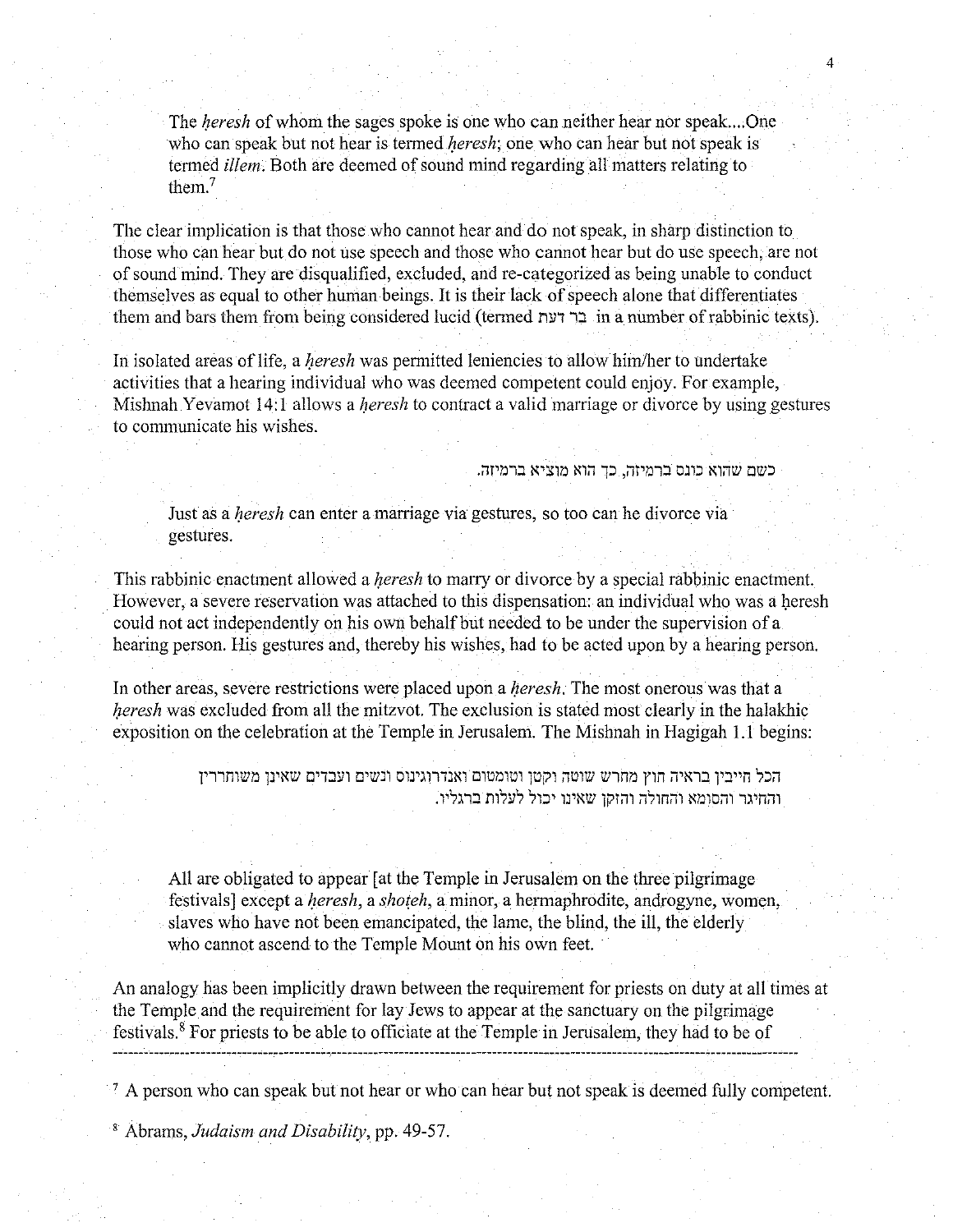unblemished body, pure of lineage, and in a state of ritual cleanliness. The requirement for an unblemished physical form was extended to all Jews on the three pilgrimage festivals. The rabbis, however, recognized that while those whose physical imperfection exempted them from the requirement to be present at the Temple, they could participate in the mitzvah of rejoicing<sup>9</sup> because their physical flaw did not reflect an inner flaw, a mental incapacity. Their cognition was intact and, therefore, they possessed the ability to fulfill a mitzvah intentionally. They were required to partake in the mitzvah of rejoicing, even if they were exempted from the mitzvah of appearing at the Temple. Such was not the case with the *heresh*, the *shoteh*, and the minor, who were not required even to rejoice.

5

הכל חייבין בראייה ובשמחה חוץ מחרש המדבר ואינו שומע שומע ואינו מדבר שפטור מן הראייה ואע"פ שפטור מן הראייה חייב בשמחה ואת שאינו לא שומע ולא מדבר ושוטה וקטו פטור אף מן ;השמחה הואיל ופטורים מכל מצות האמורות בתורה

All are required to be seen [ atthe Temple in Jerusalem on the three pilgrimage festivals] and to rejoice, except the *l;eresh* who can speak but not hear or who can hear but not speak: they are exempt from being seen[i.e. from the requirement to appear at the Temple in Jerusalem]. But though exempt from being seen (appearing at the Temple], they are required to rejoice. However, those who can neither hear nor speak, those who are *shoteh*, or those who are minors, are exempt even from rejoicing since they are exempt from all the mitzvot of the Torah.(b. Hagigah 2b)

The *heresh*, the *shoteh*, and the minor were exempted from all the mitzvot, including the mitzvah of rejoicing on the festival. What is striking is that the only physical disability included among those exempted from the mitzvot is being a *heresh*. The rabbis associated mental impairment with the *heresh*; the rabbis did not impute any intellectual impairment to those with any other physical disability.

The association of the *heresh* with mental impairment is reflected in many rabbinic texts. Let a few examples suffice. A *heresh* was excluded from the minyan for liturgy that was required to be recited in the presence of a minyan. The Shulhan Arukh. O.H. 55:5. states:

חרש המדבר ואינו שומע, או שומע ואינו מדבר, הן כפקחין ומצטרפים. אבל מי שאינו שומע ואינו מדבר. הרי הוא כשוטה וקטו. The *heresh* who can speak but cannot hear or who can hear but cannot speak are of sound mind and can join [as part of the minyan], but the one who cannot hear

or speak is like the *shoteh* and the minor.

Again, a *heresh* is placed in the same category as those with mental deficiencies.

Because a *l;eresh* was considered to be lacking in intelligence, a *l;eresh* was not considered to be responsible for the commandments, and because a *l;eresh* was not responsible for the mitzvot, a

9 The mitzvah of rejoicing was defined as partaking in a meal prepared from a particular sacrifice offered at the Temple.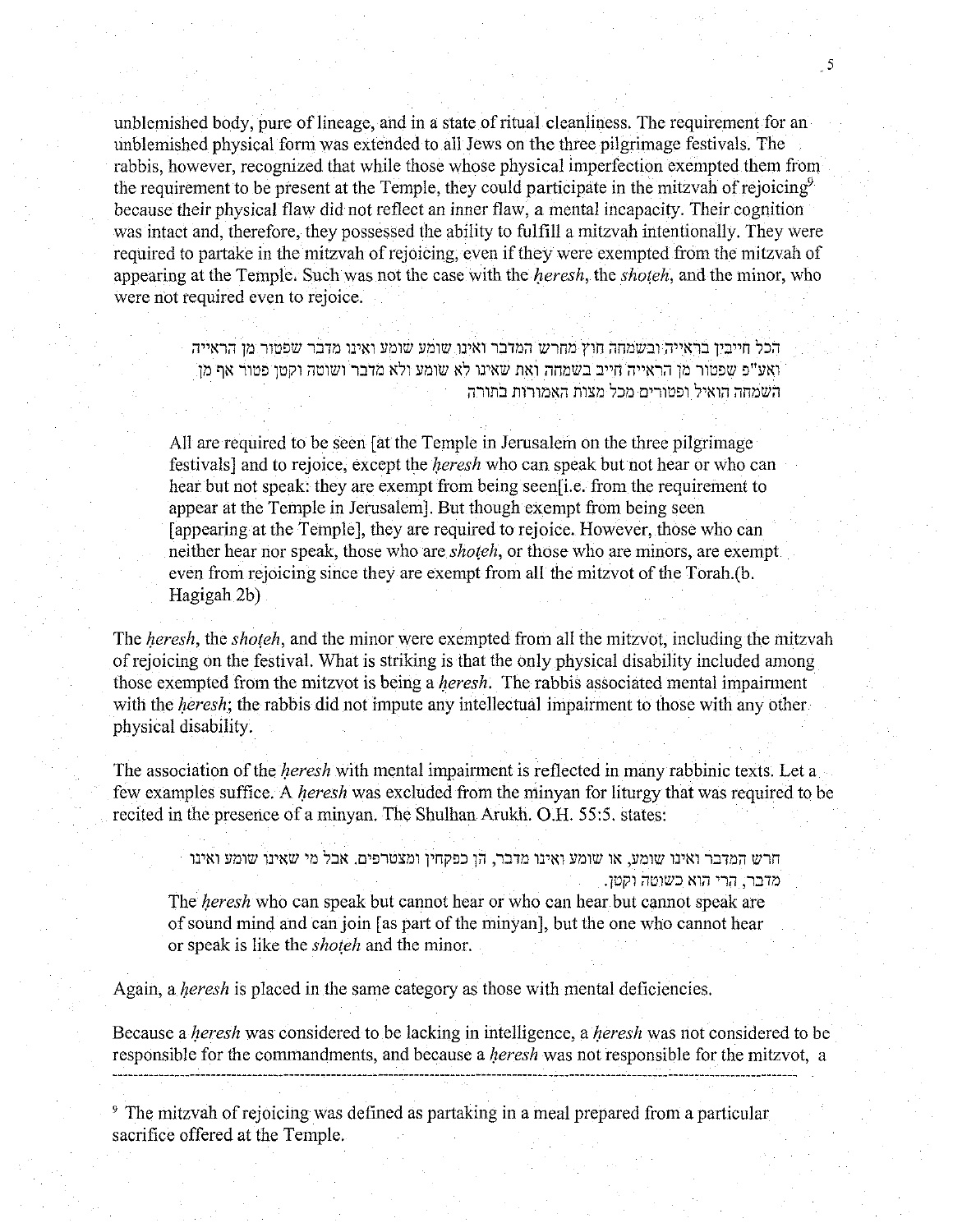heresh could not fulfill the mitzvot on behalf of others in ritual observances. A *heresh* could not serve, for example, as the *mezammen* for *birkat ha-mazon*.<sup>10</sup> This particular exclusion is a striking example of the scope of the exclusion for those who cannot hear and do not speak because *birkat ha-mazon* was a *berakhah* for which those who otherwise were not deemed responsible for the mitzvot could form their own *zimmun.* <sup>11</sup>

6

A *heresh* was precluded in halakhah from serving as a witness. Two reasons were given: 1) a heresh is like a *shoteh* (Tosefta Shevuot 3:8; M.T., *Hilkhot Edut*, 9:11); and 2) a witness must be able to testify orally before a *beit din* and must be able to hear the questions and warnings of the judges (Tosefta Shevuot 3:8; M.T., *Hilkhot Edut*, 9:11; Kesef Mishneh idem; S.A., H.M. 35:11). The only exception to this is a woman testifying about the death of her husband so that she can remarry, a case in which a woman's testimony, even a woman who is deaf, is to be accepted.

The source for the two reasons for the exclusion of a *heresh* from serving as witnesses is Tosefta Shevuot 3:6. It mandates that witnesses be able to fulfill the requirements of the scriptural verse -- a witness must be able to hear, and that necessity prevents a *heresh* from serving as a witness:

> ושמעה להוציא את החרש או ראה להוציא את הסומא או ידע להוציא את השוטה אם לא יגיד ונשא עונו להוציא את האילם אילו דבר הראשונים

The text states "When he has heard a public curse (against anyone who withholds testimony)" (Lev 5:1) in order to exclude the *heresh*; "[and although able to testify as one who has either] seen" in order to exclude the blind; "(or] known [of the matter]" in order to exclude the *shoteh*; and "he does not offer testimony, so that he bears his guilt" in order to exclude the mute. These are the words of the early sages.

The discussion has excluded the *heresh*, the blind, and the mute (who can hear but do not speak) based on their specific physical limitation that hinders them from fulfilling the mandate of the verse. However, the continuation of the Tosefta places the exclusion of the *heresh* and the *shoteh* side by side. This association implies that the *heresh* and the *shoteh* belong to the same category: those whose mental functioning is too impaired for them to serve as witnesses.

ר' עקיבא אומ' ודרשת וחקרת ושאלת היטיב וכי יש דורשין לחרשים ויש חוקרין לשוטים Rabbi Akiva says, "You shall inquire, investigate and ask diligently" (Deut 13:15) --can they inquire of the deaf? Can they investigate the *shoteh?* 

Later halakhic sources employ both of the Tosefta's reasons. M.T. Hilkhot Edut 9:11 bases the exclusion on both the categorization of the *heresh* as mentally incapacitated and the *heresh*'s inability to hear and speak:

<sup>10</sup> A *heresh* (as well as the *shoteh*) who is deemed to have the *kavannah* to recite *birkat hamazon* was permitted to be included as part of the three or ten people of the *zimmun.* See S.A. O.H. 199.10.

11 S.A. O.H. 199.6.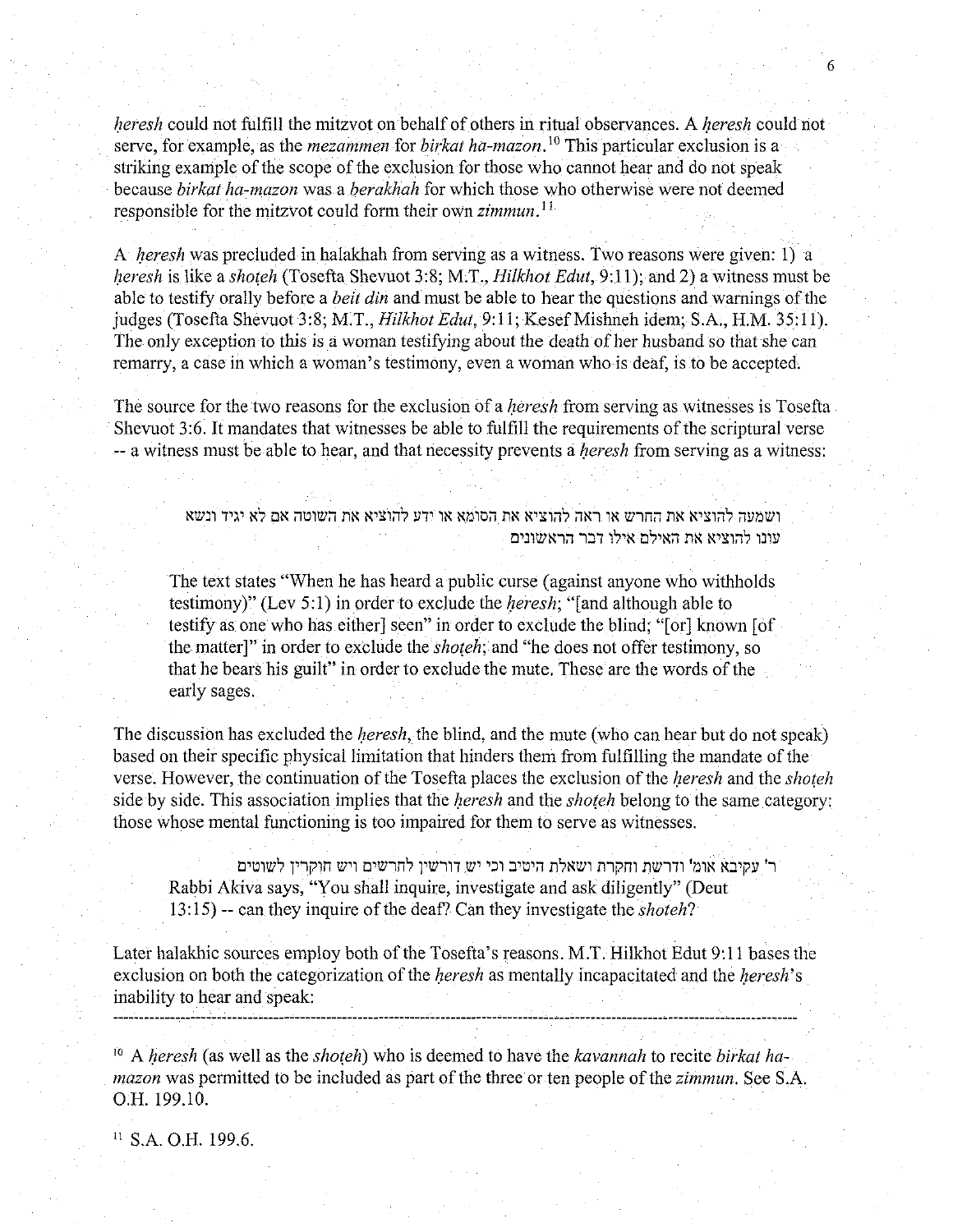החרש כשוטה שאין דעתו נכונה ואינו בן מצות, ואחד חרש מדבר ואינו שומע או שומע ואינו מדבר, ,1'פ שראייתו ראייה מעולה ודעתו נכונה צריך להעיד בבית דיו בפיו. או שיהיה ראוי להעיד בפיו ויהיה ראוי לשמוע הדיינים והאיום שמאיימין עליו, וכן אם נשתתק אע"פ שנבדק בדרך שבודקין לעניו גיטיו ונמצאת עדותו מכוונת והעיד בפנינו בכתב ידו אינו עדות כלל, חוץ מעדות אשה לפי שבעיגונה הקילו.

The *heresh* is like the *shoteh*, whose mind is not sound and who is not responsible for the *mitzvot*. [This applies] both to the *heresh* who can speak but does not hear and to the *l}eresh* who can hear but does not speak. Even if his eyesight is excellent and his mind is sound, he must give his testimony by [speaking with his] mouth, and if he is able to give testimony by [speaking with his] mouth, he must be able to hear the judges and the warning with which they warn him. This is the case even with one who lost his ability to speak, even though he has been checked in the manner that is done with regard to *gittin* and his testimony is pertinent and he can testify via writing, his testimony cannot be accepted at all, with the exception of a woman who is an agunah in whose case did they relax [the requirements for testimony]

The Rambam has applied this exclusion not only to the *heresh* but also to any individual who has lost either speech or hearing.

Categorizing the *heresh* with the *shoteh* marginalizes the *heresh*. They cannot participate in Jewish culture at all. By contrast, those with other physical disabilities are restricted only when their particular physical limitation prevents them from participating in a particular act: their impairment hinders them from specific practices. 12 A blind person cannot chant Scripture for the congregation because the person who does so must read the actual text.<sup>13</sup> But outside of activities that require sight, the blind can participate. Not so for the *heresh*. Their physical disability disenfranchises them completely. They are thoroughly excluded because their disability is associated with a mental incapacity, not solely a physical limitation.

These limitations arose from the inability of the rabbis to determine the mental functioning of the *heresh*<sup>14</sup> In order to be a fully functioning individual in the realm of halakhah, the rabbis determined that a person must have sound cognitive ability (דעת). They designated three types of

12 Abrams, *Judaism and Disability,* pp. 124-125. *Contra* Shlomo Auerbach, 'Nispal) le- "Teshuvah be-inyan yeladim mefagerim"', *Moriah* 1!, issues 9-10 (1982), 65-66.

<sup>13</sup> M. Megillah 4:6. See also Rabbi Daniel Nevins, "The Participation of Jews Who Are Blind in the Torah Service," on Rabbinical Assembly website and in *Jewish Perspectives on Theology and the Human Experience of Disability,* pp. 27-52.

14 Abrams, *Judaism and Disability,* p. 125.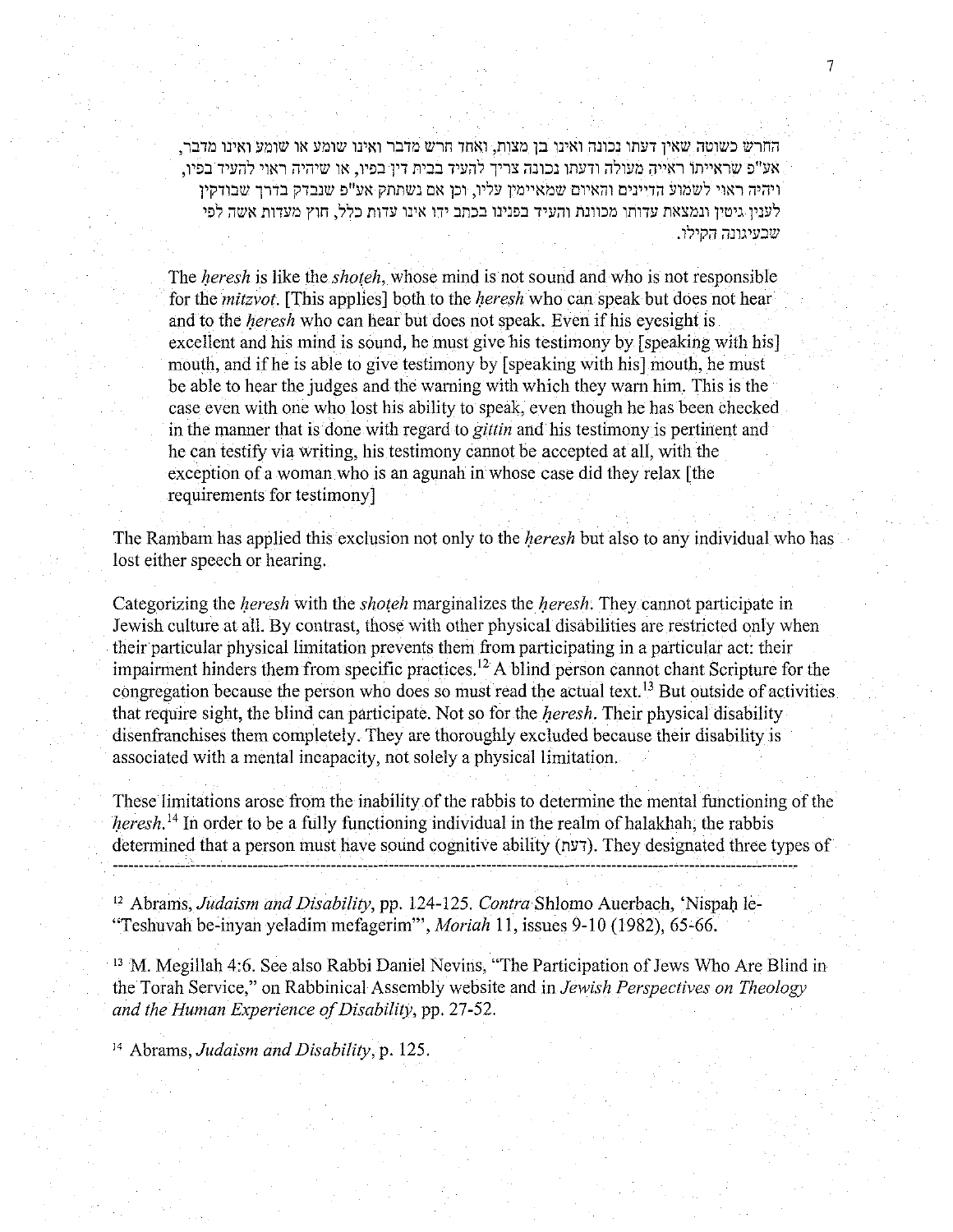individuals as having compromised cognition, the *heresh*<sup>15</sup>, the *shoteh*, and the minor. The individuals in this category were precluded from participating in the halakhic system unless it could be proven that in particular cases the specific individual involved does in fact have sound cognitive ability. A minor for example is taught to observe mitzvot as his cognitive ability develops. <sup>16</sup>

8

The rabbis' quandary about the *heresh* emerges from their inability to determine the mental function of a *heresh*. This impasse comes to the fore in b. Yevamot 113a-b, where two issues are interrelated: 1) Terumah must be intentionally separated from other produce, and the question arises as to whether terumah separated by a *heresh* reverts to the status of unconsecrated produce, and 2) if a man had intimate relations with the wife of a *heresh*, it is debatable as to whether he would be required to offer the sacrifice of *as ham talui* because the marriage of a *heresh* is valid only according to special rabbinic enactment. The rabbis are unsure about the mental status of the *heresh*. Some rabbis argue that if a *heresh* separates terumah from other produce, even though he was prohibited ab initio from doing so, his separation of terumah could be considered valid ex post facto because it is possible that he had the mental capacity to do so with the proper mental intention. Therefore, the terumah which he separated cannot revert back to unconsecrated status. With regard to marriage of the *heresh*, the rabbis are unsure about its source of authorization. If a *heresh* were allowed to marry only by special rabbinic enactment, then the consequences in a case when another man who was intimate with the *heresh*'s wife are that the other man did not transgress and therefore did not have to offer a particular sacrifice, the *asham talui.* However, some rabbis argue that the offender does need to offer the *as ham talui*  because the source for a *heresh* contracting a marriage might be the same as for all Jews, not any special enactment by the rabbis, because a *heresh* has the same mental capacity as other Jews do.

בעא רב אשי מ"ט דר' אלעזר מיפשט פשיטא לי' דחרש דעתא קלישתא הוא ומיהו מספקא לי' אי דעתא צילותא אי לאו דעתא צילותא ולעולם חדא דעתא הוא או דלמא פשיטא ליה דדעתיה קלישתא רלאו דעתא צילותא הוא והכא היינו טעמא כיון דעתים חלים ועתים שוטה למאי נפקא מינה להוציא 'אשתו בגט אי אמרת חדא דעתא הוא כקדושין כך גירושין ואי אמרת עתים חלים ועתים שוטה קדושי :1טצי מקדש גרושי לא מצי מגרש מאי תיקו

Rav Ashi asked: What is Rav Eleazar's reason [for not permitting the terumah that a heresh has separated to revert to unconsecrated status and for requiring an asham talui for intercourse with a *heresh*'s wife]? Is it obvious to him that the heresh is weak in cognitive ability? Perhaps, he is doubtful as to whether [the heresh's] mind is sound [and therefore the *heresh* can understand the proceedings and so his separation of terumah is valid and his marriage is not only valid according to rabbinic enactment] or not sound [and therefore the *heresh* cannot understand the proceedings and so his separation of terumah is invalid and his

 $15$  As noted in note 6, the terminiology is confusing because the term *heresh* is also used for the deaf who can speak. However, b. Hagigah 2b, as discussed earlier, considers such a person as lucid. It would appear that in general the term *heresh* without any qualification refers to those who cannot hear and who do not use speech.

16 See, for example, m. Sukkah 3: 15; t. Hagigah 1.2-3. ·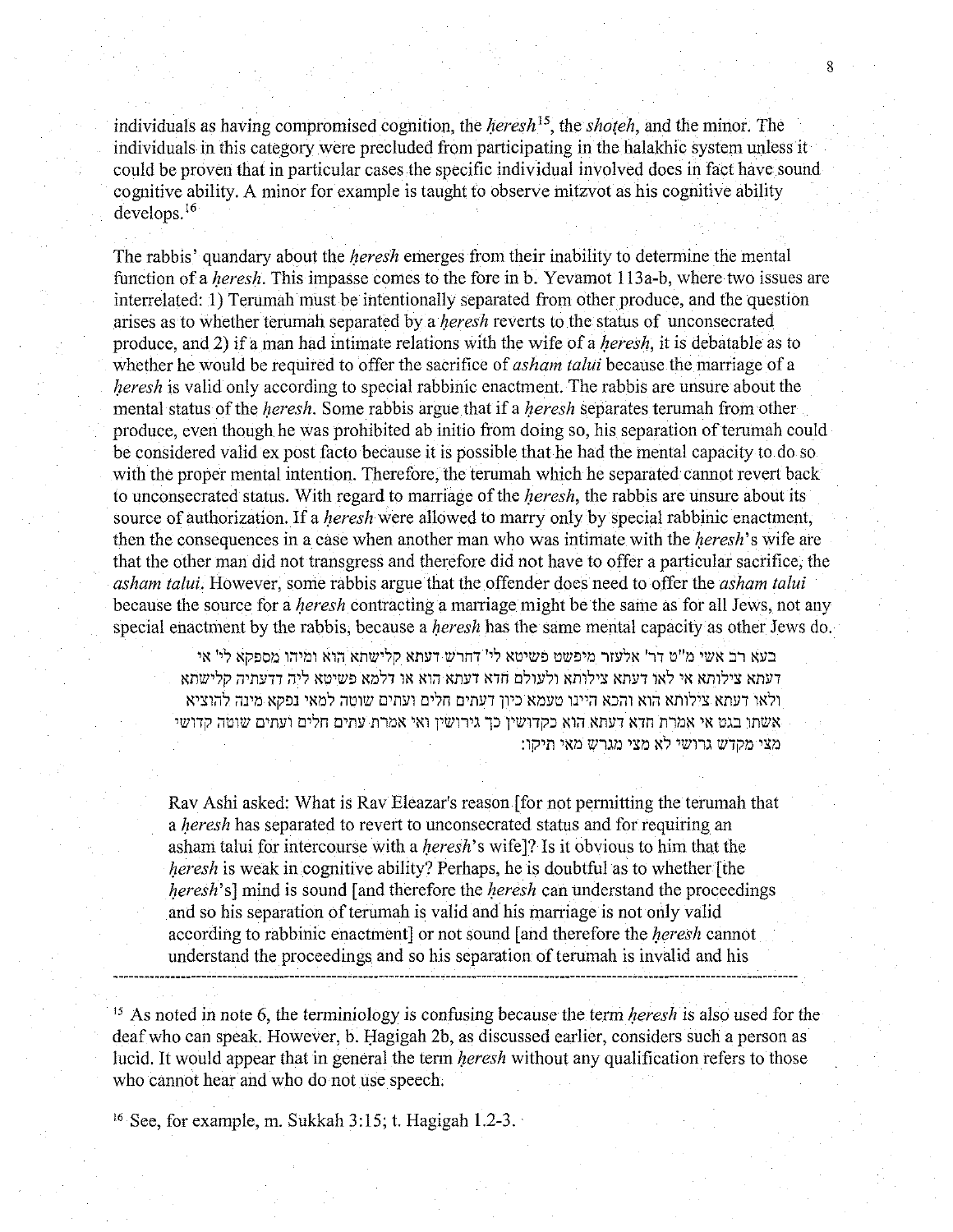marriage is at most valid through rabbinic enactment], though [in either case] his cognitive ability is always in the same condition [the *heresh*'s mind is always in the same condition, unlike the mentally incapacitated who might be lucid at times].

9

Or perhaps, he has no doubt that the [*heresh*'s] mind is weak and never lucid. [Rav Eleazar's doubt] here is due to this reason: Because [the *heresh*] may sometimes be in a normal state and sometimes be in a state of mental incapacity.

In what respect would this constitute any practical difference? [It makes a difference in respect to] releasing his wife by a letter of divorce. If you grant that his mind is always in the same condition, his divorce [would have the same validity] as his betrothal. If, however, you contend that sometimes he is in a normal state and sometimes he is in a state of mental incapacity, he would be capable of valid betrothal, but he would not be capable of giving divorce [because he might be of weak mind at that time, in which case his divorce would be invalid]. What [then is the decision]? This remains undecided.

The confusion of the rabbis about the mental capacity of the *heresh* extends to divorce. In extending a divorce, the *heresh* must be in the same mental state as when the marriage was contracted.<sup>17</sup> If a *heresh* were intermittantly lucid or impaired, the divorce could not be executed because it would be unclear whether at the moment of divorce the *heresh* was lucid. If the *heresh* were always in the same mental condition, the divorce could be executed. The quandary the rabbis face was that they simply could not determine what the mental capacity of a *heresh* at all. They could not determine the mental state of a *heresh* and, therefore, could not decide the issues before them. Although this discussion is about Rabbi Eleazar's position, it ends in genuine confusion over the cognitive state of the *heresh* because the rabbis cannot refute either line of reasoning and determine whether a *heresh* was mentally incapacitated or not.

The bewilderment of the rabbis in determining the mental capacity of a *heresh* impelled them to rule that a *heresh* not only lacked hearing but also sound cognitive ability and to associate a heresh with the shoteh, marginalizing the heresh. This is in sharp contrast with those with other physical disabilities, who are restricted only when their specific physical impairment inhibits them from participating in an activity: their limitation hampers them from specific practices. Otherwise, they enjoy the same status as other Jews because their mental acuity is deemed to be the same. Not so for the deaf who do not communicate via speech.

# The Deaf in the Modern Period

Starting in the nineteenth century in western Europe, significant advances were made in the education of the deaf, and their soundness of their cognitive ability became evident. 18 By the 이 사이에 대한 사이를 하는 것이 아니라 이 사이를 하는 것이 아니라 이 사이를 하는 것이 아니라 이 사이를 하는 것이다.

<sup>17</sup> See m. Gittin 2:6 for the expression of this general principle.

<sup>18</sup> It must be emphasized that the transformation was in the understanding of hearing people, who came to understand that, contrary to the assumptions that they had about the deaf, the deaf have sound cognitive ability.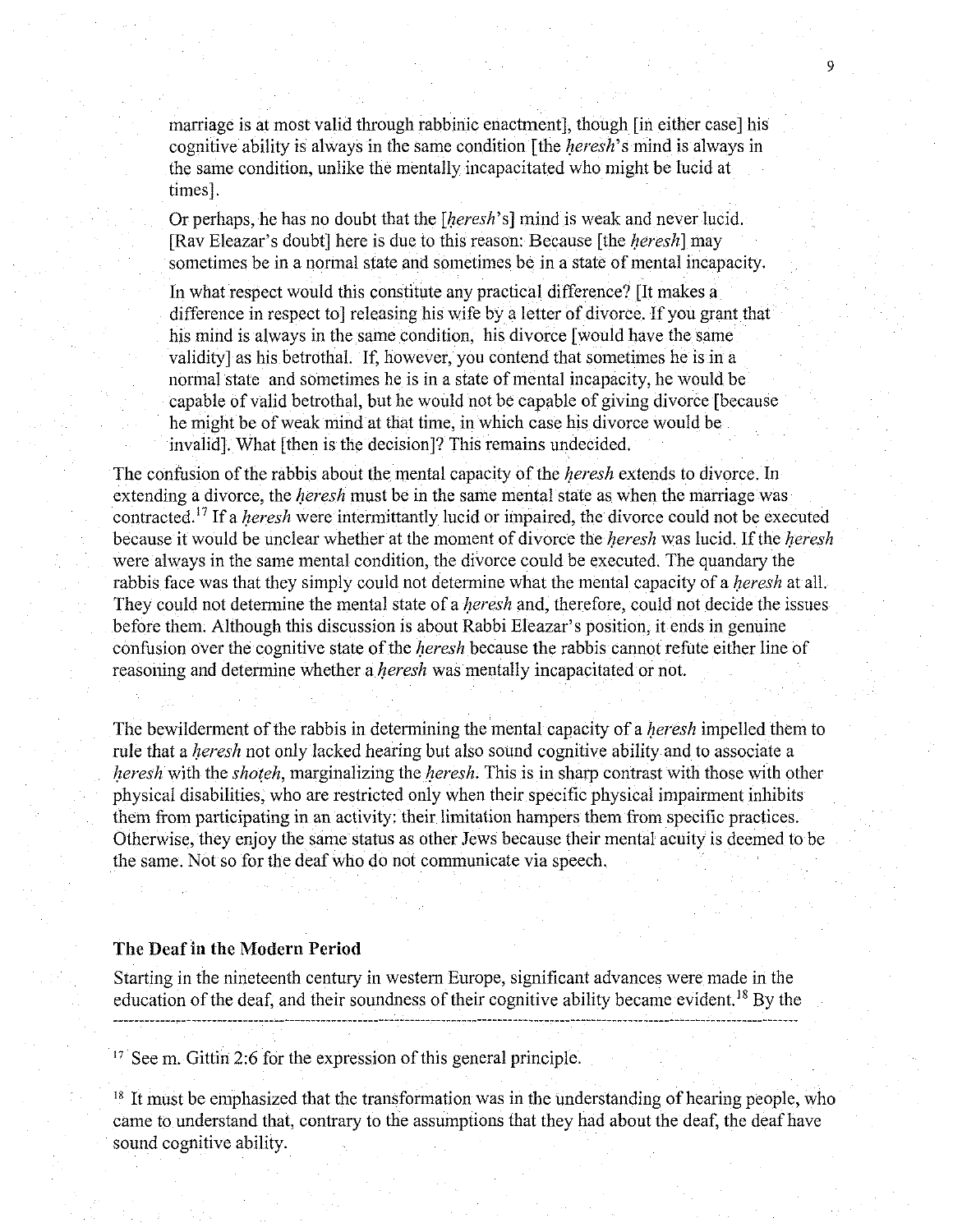middle of the century, a number of Jewish communities had established schools for the education of deaf children. Among halakhic authorities there has been a slow drift toward recognizing the full inclusion of the deaf as being of sound mind. The nascent sensitivity to the disabled, at work sporadically in previous halakhic literature, has begun to be a point of orientation for decisionmaking.19

Rabbi Simcha Bunim Sofer (1842 - 1907, Pressburg) reports in his book *Shevet Sofer*, E.H. 21, that his father, Rabbi Abraham Samuel Benjamin Sofer, had visited the school for the deaf in Vienna and had been very impressed by the abilities of the students he saw there. He expressed his doubts as to whether the exclusion of the deaf from responsibility for the commandments truly applied to people who had received such training.

ושמעתי כמה פעמים מאאמ"ו מאוה"ג זצ"ל שאמר שהוא מסופק אם אינם מחוייבים במצות וכאשר הי' בוויען בקשו ממנו המורים בבית חינוך החרשים שיכבד אותם בכבודו לראות בעיניו מעשה אומן ונפלא שלהם והי' משתומם מהדברים אשר ראה שם מה שלמדו אלו החרשים ואינם מדברים עד שעלה ספק זה בלבו אם אינם בר דעת גמור ומחויבים במצות

I heard a number of times from my father who would say that he was doubtful that they were not responsible for the mitzvot. When he was in Vienna, the teachers in a school for the deaf asked him to visit to see with his own eyes their wonderful training. He was so astonished by what he saw there in what they taught the deaf who do not speak that he began to doubt that the (deaf) were not of sound mind and (therefore they should deemed to) be responsible for the mitzvot.

Rabbi Alexander Samuel Heilprin (1825-1904, Brody, Lvov) addresses the case of a deaf person who had gained an education at a special school that enabled him to read, to understand speech through a special skill (lip reading), and to engage in commerce. He writes in *Rosh Hamizbeah*, 14:

נלענ"ד דזה דוקא בחרש שאינו יודע מה שמדברים אליו, ומה שיודע ומבין הוא רק מכח רמיזה, וכיון דדעתו קלושא אינו משיג מעצמו אלא עד מקום שידו ושכלו מגעת להבין מעצמו. אבל מאחרים אין בכתו לשמוע ולהבין הדבר ביתר שאת, לא כן החרש המלומד לראות בכח הראות את הדיבור היוצא מפי הדובר עמו, ואם אחרים מדברים עמו להבינו מלאכת מחשבת הוא מתבונן עי"ז שהמורה מדבר עמו להשכיל אותו להעלותו עלי סולם החכמה ועי"ז יבין אשר לא ידע עד הנה, איש כזה כו"ע מודו שהוא בכלל פקח גמור

It seems to me that (the statement that a heresh is not of sound mind) applies only to a heresh who does not know what they are saying to him, and what he does understand is only from gesture. Since his mind is weak, he does not understand on his own except to the extent to which his hand and mind reaches to understand

<sup>19</sup> However, it does appear that many of these early schools for the deaf educated children who were not born deaf but who lost their hearing due to illness after having learned to speak See Richie (Shmuel) Lewis, וכל העם רואים את הקולות": מעמד שפת הסימנים בהלכה בכלל וכאקט ליטורגי בפרט" (unpublished rabbinic thesis, Schechter Institute for Jewish Studies, 1995), p. 56. Cf. p. 6.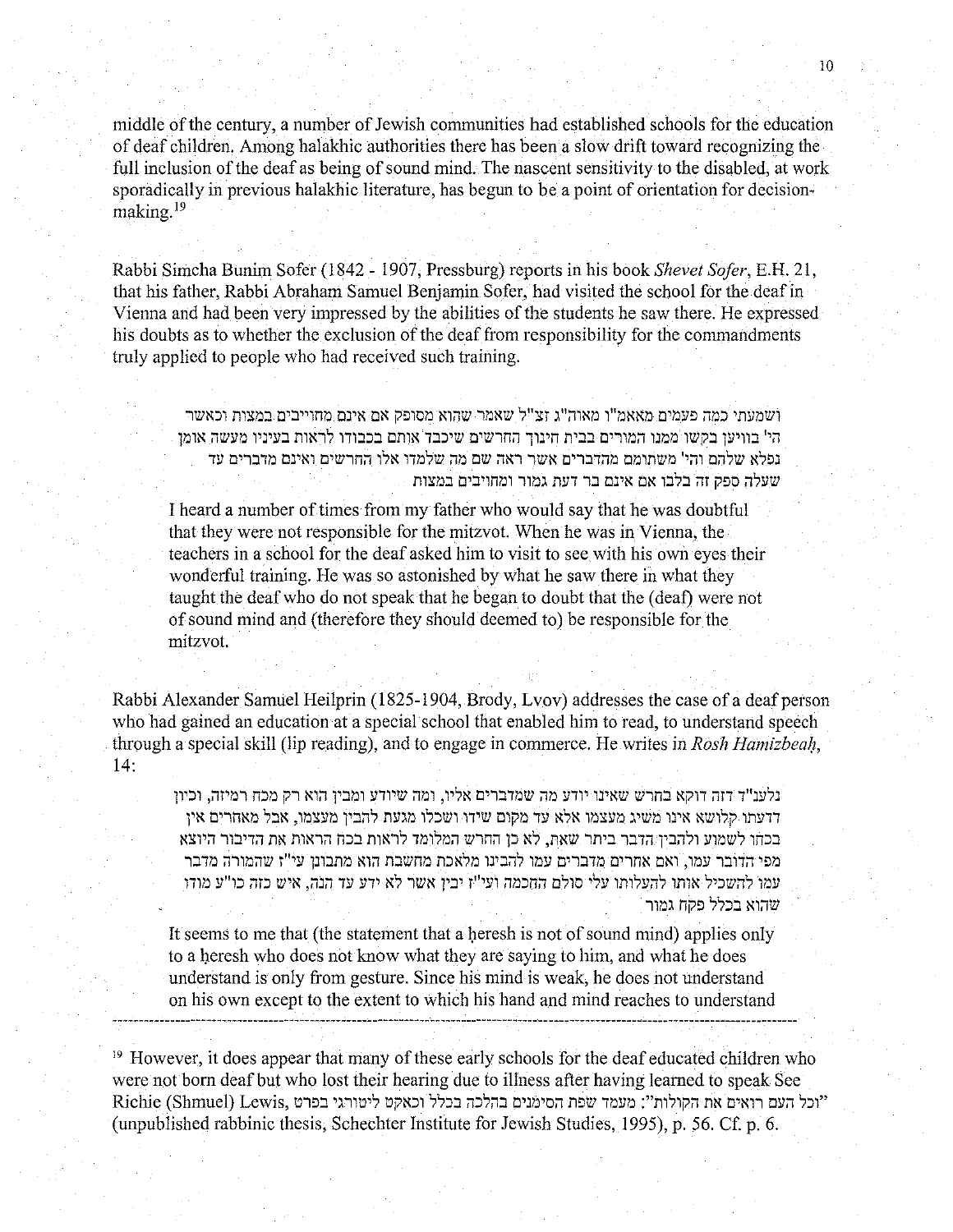on his own. But he does not have the ability to hear and understand a matter from others properly. Quite the opposite is the educated deaf-mute, who can see visually the speech of the one addressing him. If others speak with him, he comprehends it via the special skill which a teacher has taught him in order to advance him in intellectual abilities and by means of which he gains knowledge of what he did not know previously. Everyone agrees that such a person is of completely sound mind.

Rabbi Isaac Herzog (1888 - 1959, Poland, England, Israel) argues that by means of education the heresh can no longer be considered in the category of the mentally incapacitated in his collection of responsa *Heikhal Yitzhak*, E.H., volume 2, siman 47:

> בלימוד הזה שלא היה נמצא בימי חז"ל. יצא מכלל אינו בן דעת, ועכ"פ ספק הוא, ואין ראיה מהא שכשכותב וניכר שדעתו נכונה ומיושבת עליו, שזה הלימוד המודרני רפואה גמורה

With this education that was not available in the days of the classical sages, (the heresh) has exited from the category of one who is mentally deficient, and in any case, it is doubtful. There is no better proof than what (this deaf-mute) writes, from which it is apparent that his intelligence is totally sound. In fact, modem education is (equivalent to) complete healing (from his deafness).

In these responsa, these authorities recognize that the education that the deaf have received has enabled them to interact more fully with the hearing, demonstrating the soundness of their cognitive ability. However, while Sofer and Herzog were favorable toward conferring a change of status on the deaf, they hesitated to issue such a mling. The idea remained just as a dormant possibility in Sofer's mind. Herzog concludes that he cannot issue a blanket ruling because he holds to the principle that where any doubt remains, he must mle stringently. Helprin limited his ruling to a single individual in the case of halitzah.

The belief that deafness indicates a lingering mental incapacity abides. Rabbi Moshe Feinstein (1895- 1986, Belarus, New York) sunnises from the Rambam's comment on the linkage between the deaf and the ability to speak that the lack of ability to hear signifies that there is a defect in the intelligence of the deaf.<sup>20</sup> However, those with the ability to speak and thereby to interact with other human beings can make up for the deficit. However, Feinstein holds to Rambam's ruling that one who can speak but cannot hear may not sell real estate by arguing that while being able to speak makes up for the deficit in intelligence, it does not confer the sharpness needed for real estate transactions. In Feinstein's mling, the assumption remains that deafness signals a defective intelligence.

The presumption that deafness is a symptom of a flawed intelligence continued to prevail in the non-Jewish community. In spite of the significant advances made in educating the deaf, enabling them to become more integrated into the society of the hearing in the 19th and 20th centuries, the

20 *Jgrot Moshe,* E.H., part 3, siman 33.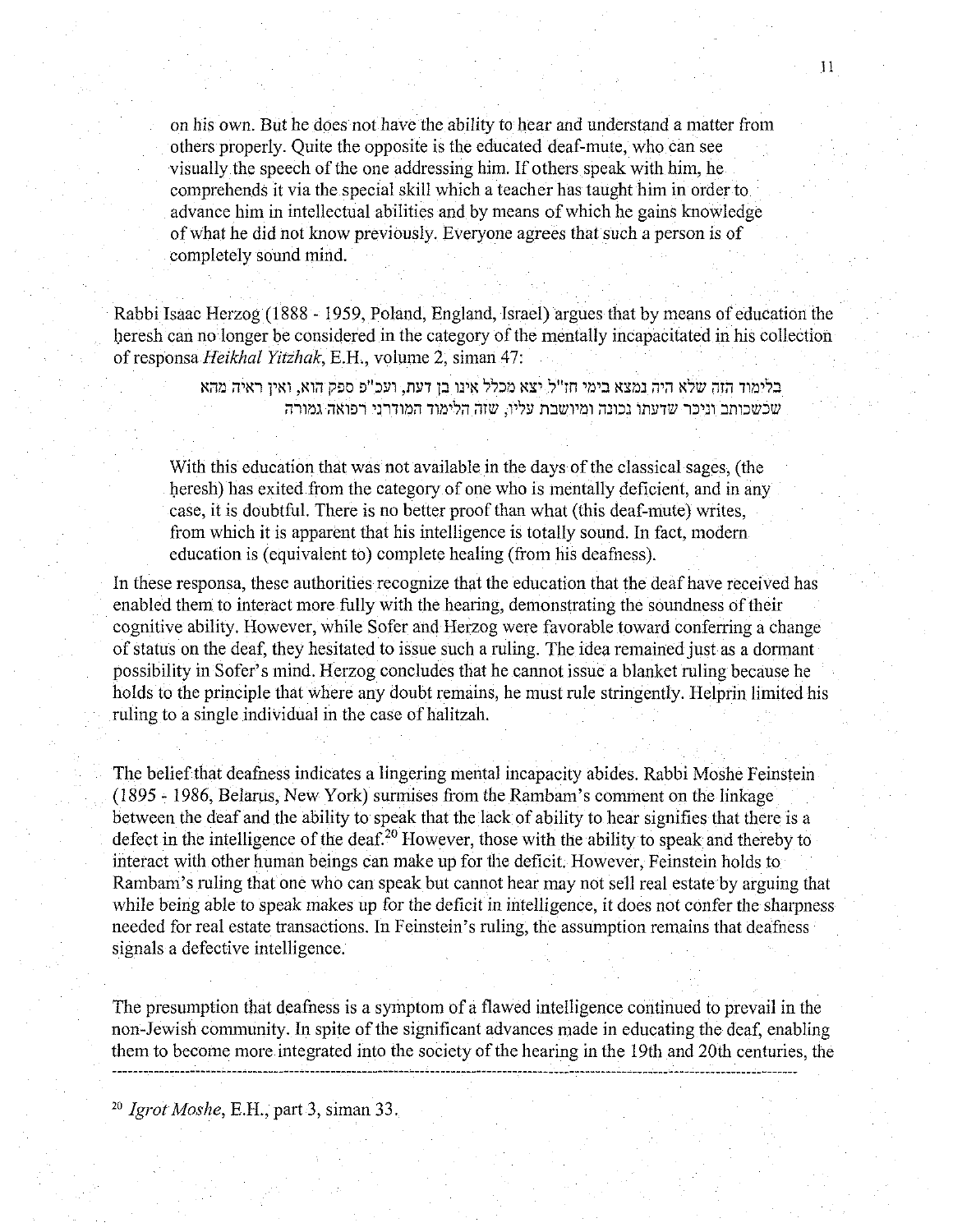disparagement of the intellectual abilities of the deaf continued. Sign language was maligned as a broken version of a spoken language or a rude pantomime. It was claimed that sign language dreads and avoids the abstract and exhibits grammatical disorder and illogic. Only in 1960, did a professor of linguistics at Gallaudet University (then College), William C. Stokoe, Jr., publish the first analysis of a sign language as an ordered system governed by syntax, having invented a description system for sign language.<sup>21</sup> Two linguists, Edward S. Klima and Ursula Bellugi, proved in 1979 that sign languages are as complex, abstract and systematic as spoken languages: they are intricately structured languages with highly articulated grammar.<sup>22</sup> They are controlled by the same part of the brain as spoken languages and are mastered in developmental stages like spoken languages.

Often enough, the estimation of the intellectual ability of the deaf has been measured by whether and how much they are able to interact with the society of the hearing. For more than a century, controversy swirled over whether teaching deaf children sign language (manualism) or oralism (speaking and lip-reading) was preferable. Some advocates championed sign language as the basis for the unique culture of the Deaf, while others supported oralism as the way for the deaf to be integrated into society. The pendulum has swung back and forth; nonetheless, this consideration, that the deaf be valued by how well they interact with those who can hear, demeans those who are deaf.

In 2009, the National Association for the Deaf in the United States issued a statement emphasizing that deafness does not imply maladjustment:

Many deaf and hard of hearing people straddle the "deaf and hearing worlds" and function successfully in both. There are many people with implants who use sign language and continue to be active members of the deaf community and who ascribe to deaf culture and heritage. There are many deaf and hard of hearing individuals, with and without implants, who are high-achieving professionals, talented in every imaginable career field. They, too, are successfully effective parents, raising well-adjusted deaf, hard of hearing and hearing children. As citizens, they continue to make contributions to improve the quality oflife for society at large. Deaf and hard of hearing individuals throughout the ages have demonstrated psychological strength and social skills when surviving and

21 Sign *Language Structure: An Outline of the Visual Communication Systems of the American*  Deaf(Studies in Linguistics, Occasional Papers 8; Buffalo: University of Buffalo, 1960). See also his intriguing *Language in Hand: Why Sign Came Before Speech* (Washington, D.C.: Gallaudet University Press, 2001).

<sup>22</sup> Edward S. Klima and Ursula Bellugi, *The Signs of Language* (Cambridge: Harvard University Press, 1979).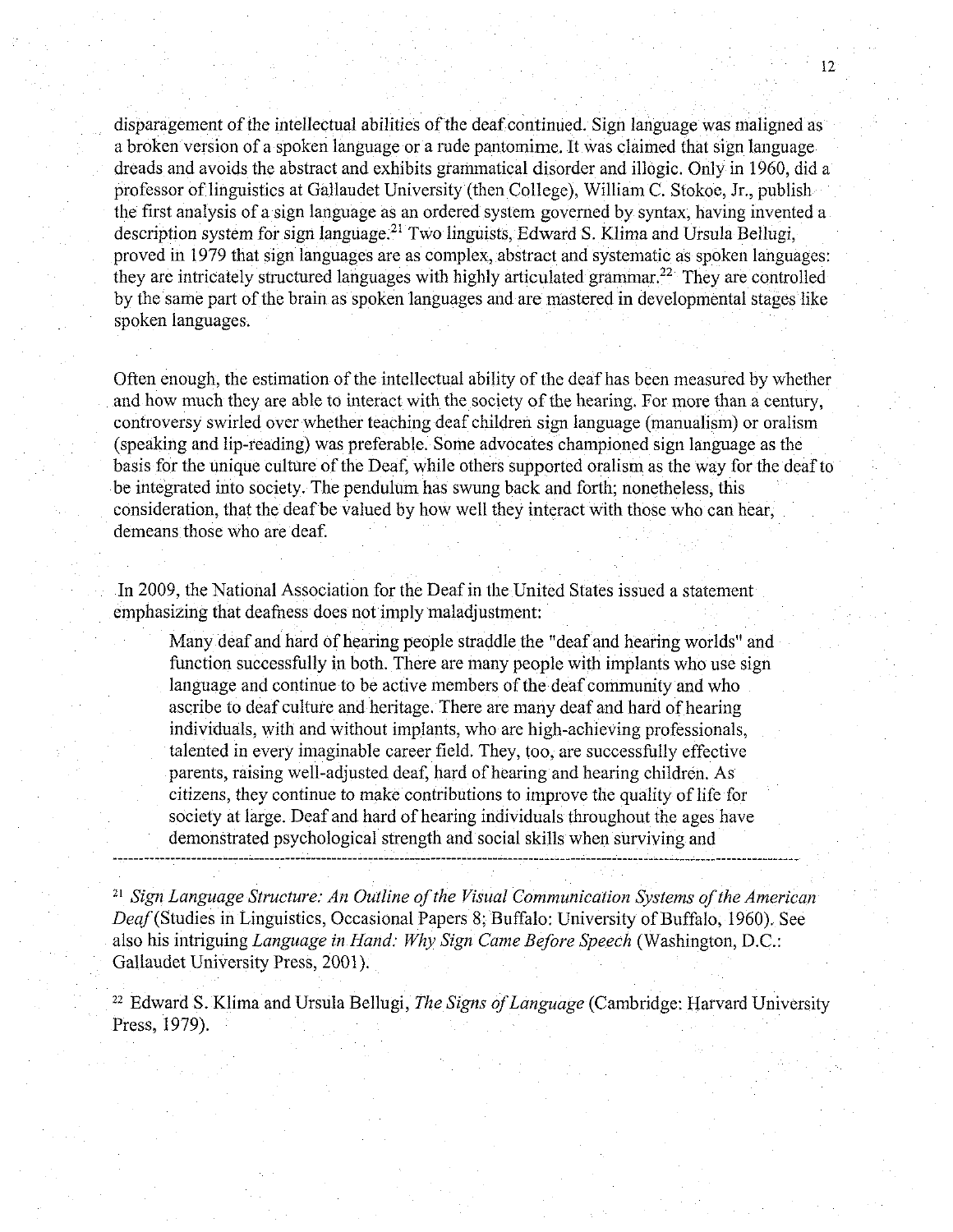overcoming society's misconceptions, prejudices, and discriminatory attitudes and behaviors, thus attesting to their resilience, intelligence, and integrity.<sup>23</sup>

# The Status of the Deaf in Halakhah in Contemporary Times

We as Jews are heirs of a tradition that at times exhibited sensitivity toward the disabled, but at times certain regulations and statements were made that may appear to be callous, especially by the members of our communities who are disabled. The deaf in particular were stigmatized by being relegated with those lacking full cognitive ability. We must seek to redress this misconception and to re-educate ourselves and our communicates.

The Committee on Jewish Law and Standards will no longer hesitate in recognizing the cognitive ability of the deaf. We rule that the prior record of discrimination against the deafbe reversed due to the increased understanding and awareness of the cognitive ability of the deaf among the hearing and due to the advancements in the education of the deaf. The categorization of the deaf as mentally incapacitated is to be revoked, and they are to be considered completely lucid.

It is impossible to find precedents for the use of sign language in classical rabbinic literature or in later halakhic literature since sign language did not exist during most of the time period during which this literature was composed. However, Rabbi Richie (Shmuel) Lewis argues that we can find a number of instances in which rabbinic sources apparently broadened the conception of language beyond speech and we can utilize them as the basis for recognizing sign language as a means of communication equal to speech.<sup>24</sup> In m. Gittin 7.1, the case of a man who married a woman while he was able to speak then, after having become mute, wanted to divorce her is addressed:

<sup>23</sup> This statement originated in the introduction of cochlear implants in the early 1990's, provoking discord among the deaf. However by 2000, an attitude of inclusiveness prevailed in deaf community in the United States, the impetus for the statement issued by the National Association for the Deaf. A cochlear implant has allowed the deaf to attain a sense of sound by converting sound into electrical signals received by cells near the auditory nerve. A microphone worn behind the ear picks up sound, and a processor converts the sound into a radio signal that is transmitted through the skin to an implanted receiver. The radio waves are then converted into electrical signals that are transmitted along electrodes along the auditory nerve. [See "Cochlear Implants: To Hear Again", *Scientific American* (June 2003), 82-83; Jane E. Brody, "For Some Who Lost Their Hearing, Implants Help," *The New York Times* (October 3, 2006); Michael Chorost, *Rebuilt: How Becoming Part Computer Made Me More Human* (Boston: Houghton Mifflin, 2005), *passim;* Jay R. Lucker, "Cochlear Implants: A Technological Overview," in *Cochlear Implants in Children* (Washington, D.C.: Gallaudet University Press, 2002), 45-64; and Arlene Romoff, *Hear Again: Back to Life with a Cochlear Implant* (New York: League for the Hard of Hearing, 1999), 248-249]; ושראל ברמה, "השתל הקוכלארי והגדרת החרש בהלכה", תחומין 24 (2004), 173-176.

<sup>24</sup> Lewis, "וכל העם רואים את הקולות". pp. 60-62. Rabbi Lewis offers the example of m. Gittin 7.1.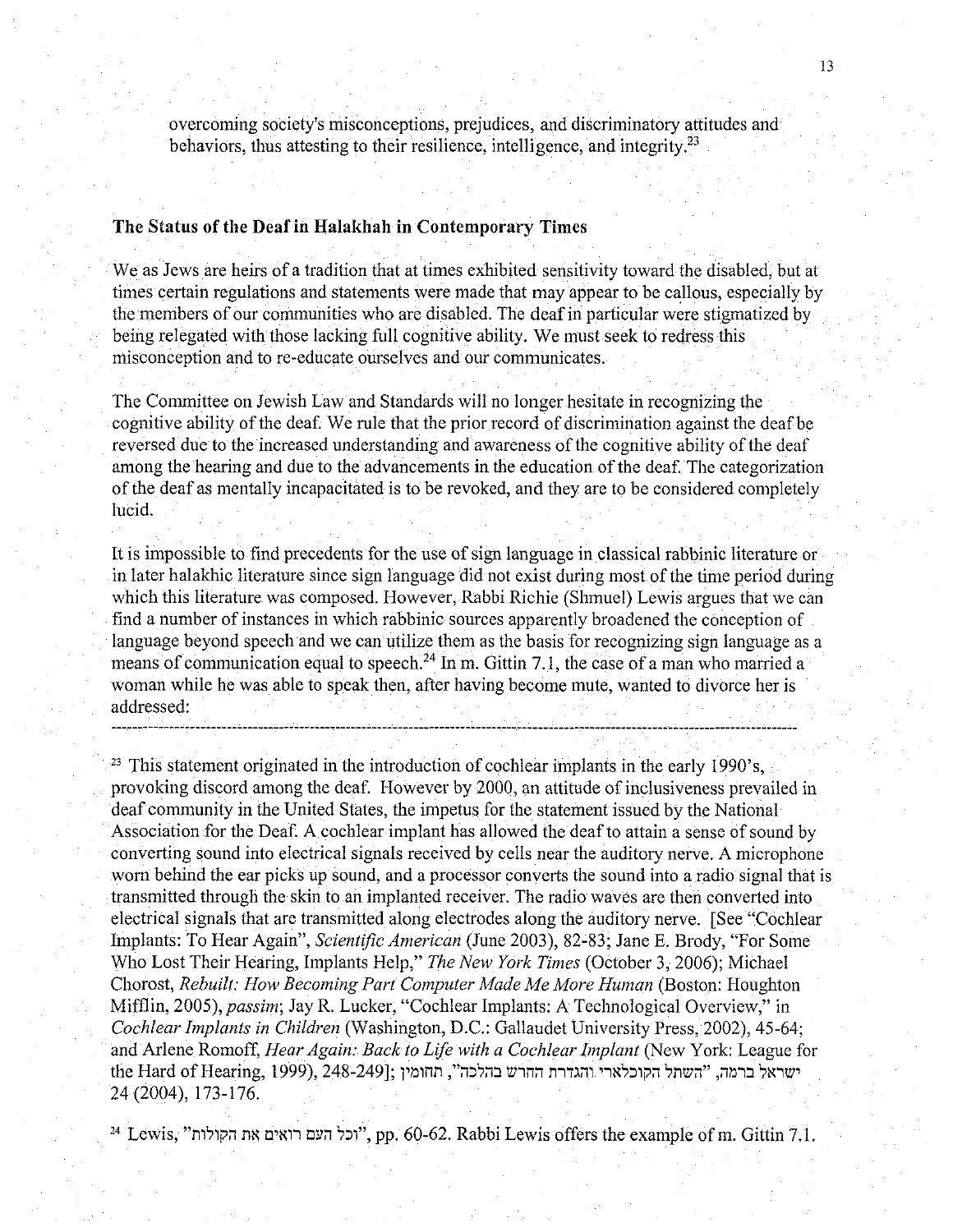1 *בשתתק ואמרו לו נכתוב גט לאשתך והרכין בראשו בודקין אותו שלש פעמים אם אמר על לאו לאו* :1ועל הו הו הרי אלו יכתבו ויתנו

If a man lost his speech and they said to him, "Should we write out a bill of divorce for your wife?" and he nodded his head, they must test him three times whether for "no" he meant "no" and for "yes", he meant "yes". Then they may write it out and deliver it

The mishnah allows gestures as a means of communication: the soundness of his mind is tested when he is asked a few simple questions. His nodding can substitute for a speech command to a scribe. This dispensation becomes the normative halakhah for this situation.<sup>25</sup> The man's nodding is more than a substitute for a word. The gesture indicates an inner state, the man's intention, and while this privilege is very limited, it does demonstrate that at times the rabbis were flexible with the concept of speech, allowing a gesture (albeit far from the sophistication and multi-dimensionality of sign language) to be equivalent to a speech-act. This privilege was not limited to divorce. In a text we have already discussed, Mishnah Yevamot 14:1, a man deaf from birth who does not use language can contract a valid marriage or divorce by using gestures to communicate his wishes.

כשם שהוא כונס ברמיזה, כך הוא מוציא ברמיזה.

Just as a heresh can enter a marriage via gestures, so too can he divorce via gestures.

In this case, the rabbis extended the privilege across a great conceptual divide, from an individual whose lucidity was not questioned, who was not deaf but who lost the ability to speak, to an individual who was deaf and did not speak. The rabbis understood that what was needed was not speech, but a means of communication. In these limited cases, gestures were sufficient

Sign language is far beyond the gestures permitted in these two examples. Even pantomime, gesturing more advanced than nodding yes or shaking no is an ad hoc creation in a particular instance of physical gestures used to convey a message, usually desires (e.g. food, water, silence). In pantomime, the motioner points to objects or persons and draws pictures in the air. Sign language and speech, in distinction to pantomime, both involve abstraction and generalization.

Both speech and sign language utilize basic units (morphemes) to which meaning is attached arbitrarily because they have nothing intrinsically connected to that which they signify.26 Speech consists of a limited set of sounds, repeatable and consistant, expressing conceptions, and the individual sounds that convey meaning are distinguished by articulation, pitch, duration and rhythm. Sign language is a limited set of motions that are repeatable and consistent and that

25 M.T. Hilkhot Gerushin, 2:14; Tur, E.H, 121; S.A. E.H., 121:5.

26 Ferdinand de Saussure, *Course in General Linguistics.*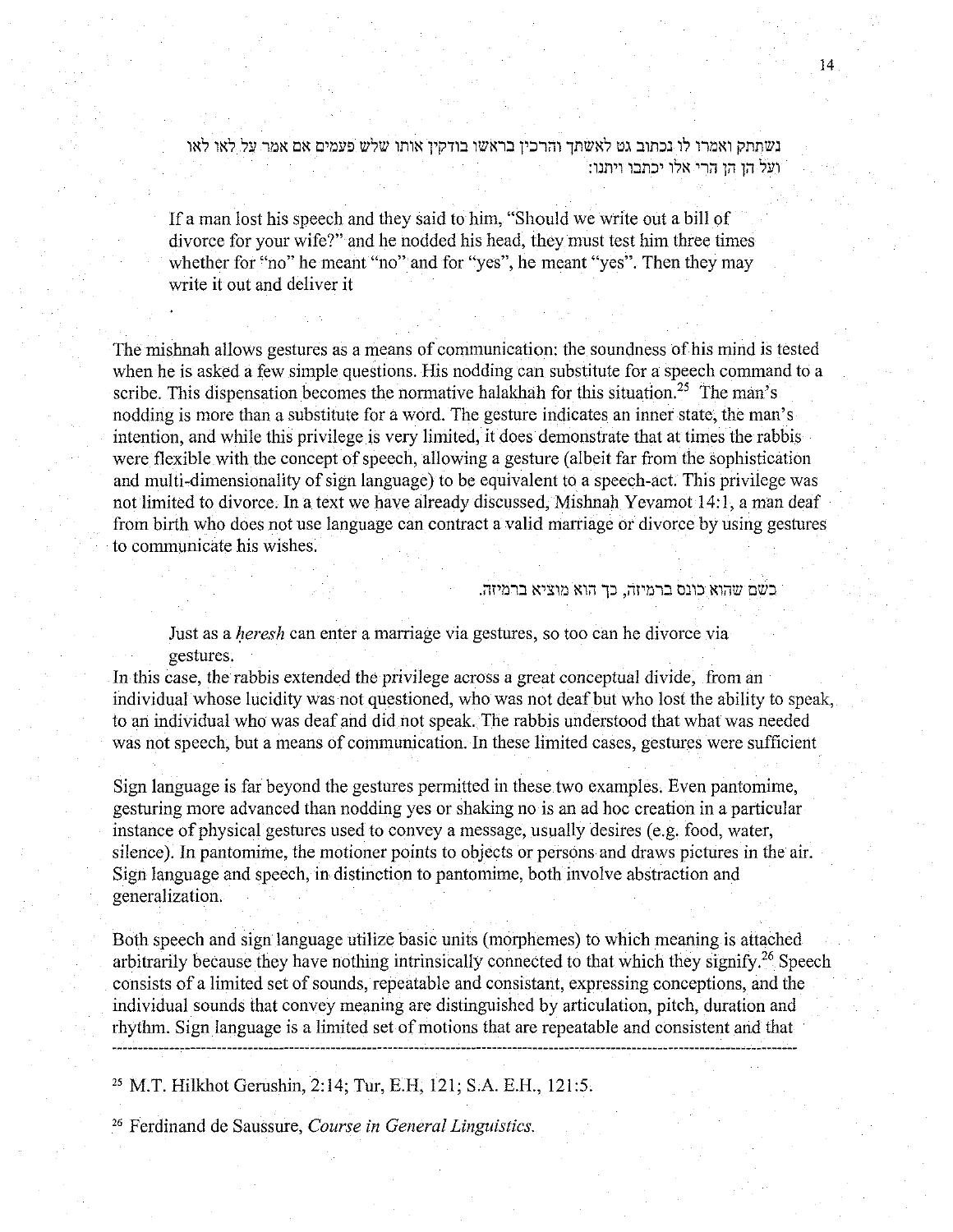express conceptions. The motions of sign language are distinguished from one another by the position of the hand(s), the movement of the hand(s) in relation to the body, and the orientation of the hand. Both speech and sign language consist of elements dynamically varied as they move through time.

Sign language, therefore, is a means of communication equal to speech. It fulfills all the communicative functions that a language does. It meets what halakhah needs in a means of communication used in halakhic proceedings: sign language imparts that the signer comprehends and acquiesces to an act and does so in a manner that can clearly be seens and discemed by witnesses.<sup>27</sup> It can be used in matters of personal status, such as marriage and divorce, and it can be used in rituals such as *brit milah* or brit kodesh by the parents or *mohel* (and *kehillah)* and *pidyon ha-ben* by the parents or *kohen.* 

Can sign language be used liturgically? While our liturgy consists of fixed texts, they can be recited in any language. There are few reservations to this freedom. The set pattern of a blessing (מטבע ברכה) is not limited to a single language, but it requires that at the very least the declaration of divine sovereignty must be included.<sup>28</sup> The Shema can be recited in any language but the recitation must be done in a specific way:

> הקורא את שמע ולא השמיע לאזנו יצא רבי יוסי אומר לא יצא קרא ולא דקדק באותיותיה רבי יוסי. אומר יצא ר' יהודה אומר לא יצא

The one who recites the Shema but not loudly enough for him to hear, he has fulfilled his obligation. Rabbi Yose says: he has not fulfilled it. If he recited it without clearly pronouncing the letters, Rabbi Yose says: he has fulfilled his obligation. Rabbi Judah says: he has not fulfilled his obligation. (m.Berakhot 2:3)

The rishonim defined the requirement as וויתוך בשפתיו "articulated with his lips"<sup>29</sup> or הוציא ה 1'11~lll:l, "uttered with his lips,"30 not as meditating on them internally. This standard was applied not only to the Shema but extended to birkat ha-mazon, Shmoneh Esreh, and other blessings.<sup>31</sup> So the mouth must move, but it is not necessary for the words to be loud enough to hear or pronounced clearly.

In his analysis of the propriety of sign language in liturgy, Rabbi Lewis concedes that identifying a halakhic source that allows for gestures to take the place of articulating the Shema and other

27 Lewis, "תכל העם רואים את הקולות", p. 44.

 $28$  S.A. O.H.114

<sup>29</sup> Rabbenu Yonah, Alfasi Berakhot 12a.

30 Rosh, Berachot, chapter 3, siman 14.

31 S.A. O.H. 62, 101, !06 and 185.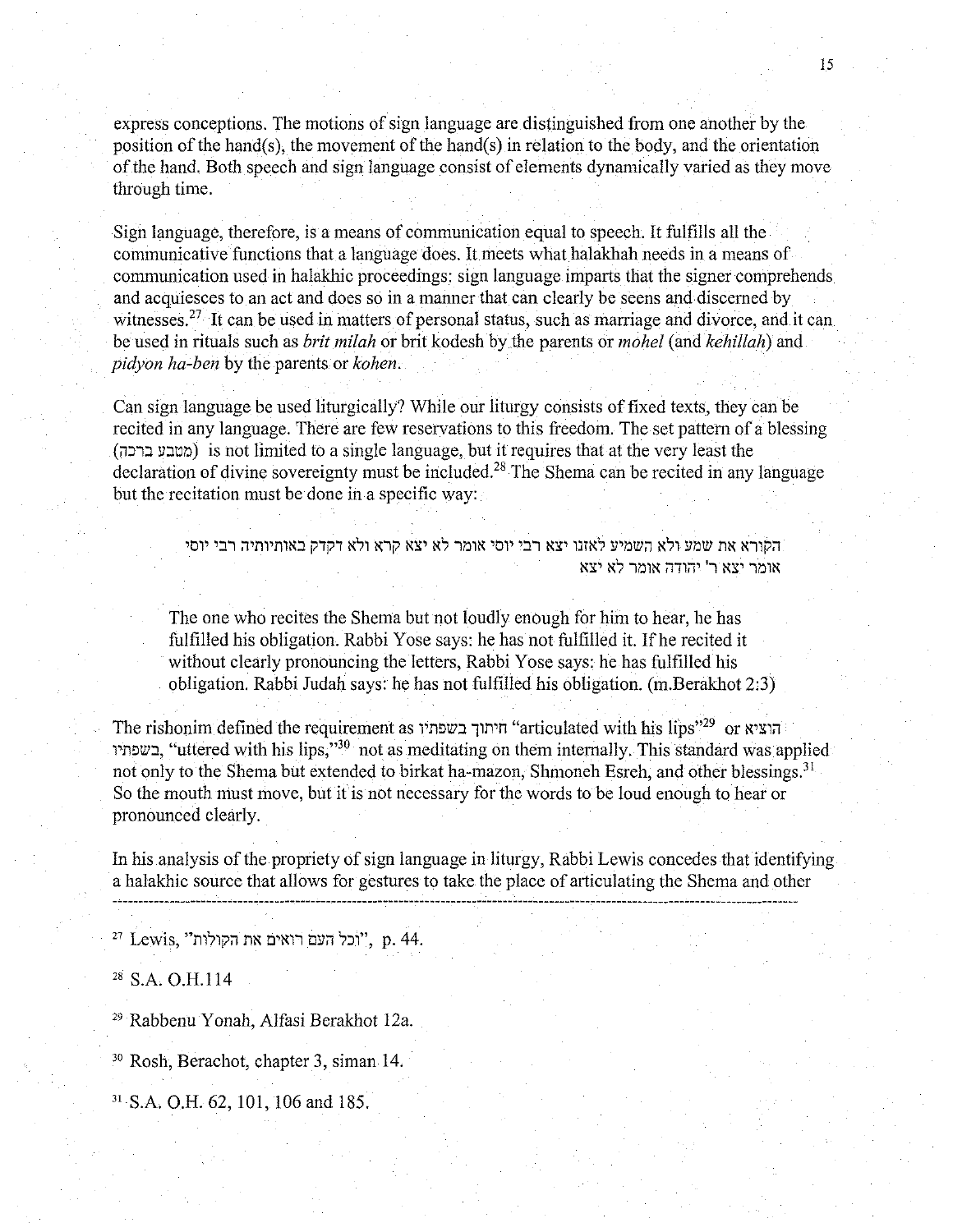liturgical prayers is impossible, for such a source is lacking.<sup>32</sup> He argues that since it is clear that the deaf who communicate via sign language are deemed to be of sound mind because sign language is clearly a means of communication equal to speech, we must ask ourselves a question in the realm of the ethical and social, whether we want to include the deaf who communicate via sign language in the halakhic way of living.

Let me offer an alternate argument, equally trenchant: articulating the Shema (or other liturgy) with the movement of the mouth is more than simply embodying the physical act of speech. By following the halakhic requirement to recite prayers aloud, even if too softly to hear, we are propelling ourselves to focus on our prayers. We are centering ourselves and concentrating in a way distinct from reading a fixed text quietly and internally to ourselves. The physical gestures of speech impress us to concentrate.<sup>33</sup> If the physical act of moving our mouths in speech does so, the gestures of sign language do so even more. Sign language is, therefore, a perfect substitute for oral articulation in prayer and may be used to fulfill the requirement for the physical articulation of the words of the Shema.

Among liturgical activities, the Torah reading is a special case. Unlike other liturgical requirements, it is a mandate upon a community, not upon an individual, and the blessings were instituted to honor the congregation, not to satisfy a liturgical requirement of the reader or the congregants.<sup>34</sup> The Torah must be read from a scroll, and the question arises as to whether a sign language minyan may read Torah in sign language as a fulfillment of a community's obligation for the public reading of Torah. This will be treated in a forthcoming appendix to this teshuvah.

Sign language may therefore be used in liturgy. A deaf person called to the Torah who does not speak may recite the berakhot via sign language.<sup>35</sup> (If a deaf person does so in a minyan that otherwise uses speech, it is suggested that a means to communicate to the hearing that the deaf person is reciting the berakhot be employed: some possible ways to do so might include an announcement about the use of sign language by a person honored with an alivah or the learning of the appropriate signs by the congregation). A deaf person may serve as shaliah tzibbur in sign language in a minyan whose medium of communication is sign language. Furthermore, since sign language can be used to fulfill a halakhic requirement, those who hear and use speech and

32 Lewis, "וכל העם רואים את הקולות", p. 64.

 $33$  An example from outside the realm of liturgy illustrates this well. If a person wants to count a large number of objects, looking at each object sequentially and thinking a number usually, if not inevitably, leads to losing the count and having to start over. However, if a person mouths the numbers in counting, that person is far less likely to lose count, a clear demonstration of the effectiveness of mouthing words, even if too soft for hearing.

<sup>34</sup> See the extended analysis in Nevins, "Participation of Jews who are Blind in the Torah Service," 6-9.

 $35$ . This is not analogous to a person called to the Torah who wishes to recite the berakhot in English because a person who can read English aloud can easily read the transliteration of the berakhot.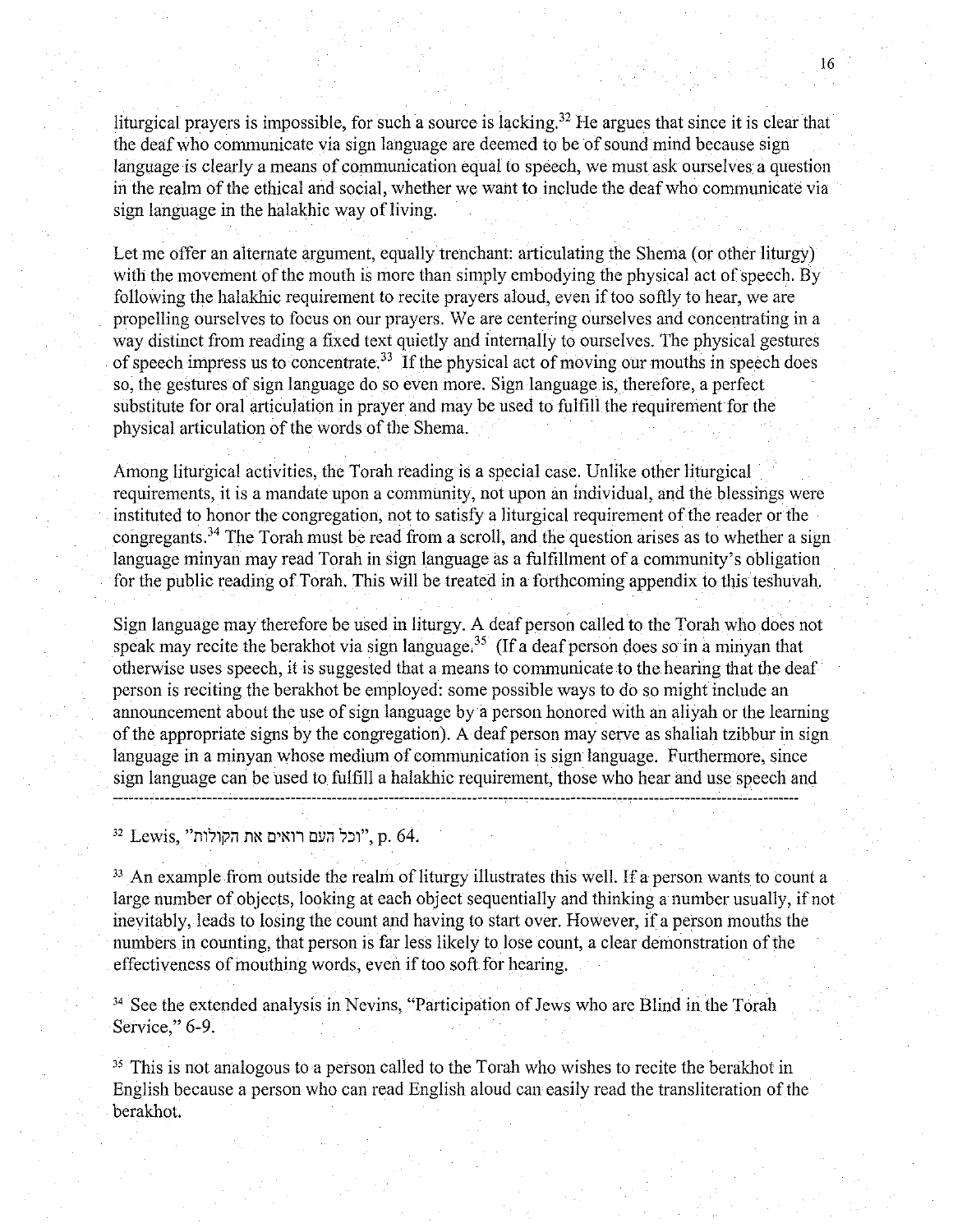who also know sign language may enter a gathering of deaf Jews who are using sign language and fulfill the liturgical mitzvot via sign language without having to repeat the prayers orally.

The deaf, like those with other limitations, are restricted only when their impairment inhibits them from actively carrying out a particular task. The average person cannot testify to a medical judgment -- only a physician or medical scientist can. The blind cannot chant Torah for the congregation because the person who chants Torah must read the actual text.<sup>36</sup>

Certain mitzvot require a specific sound. The sound of the shofar must be of a certain tone and rhythm<sup>37</sup> and, therefore, an individual who cannot hear cannot blow it on behalf of others.<sup>38</sup> However, listening to the sounding of the shofar is not limited to hearing the pitch: the sounding of the shofar can be sensed through its vibrations.39 A deaf person who senses the sounding of the shofar through other senses is having an authentic experience of the mitzvah. We must innovate ways for the deaf to sense/hear the shofar.

A final thought: The Torah states that "Do not curse the deaf nor put a stumbling-block before the blind."(Lev 19:14) It is the responsibility of our communities, synagogues, schools, and camps to draw on the essence of this mitzvah in making our communities welcoming and inclusive of the deaf. 40

### **Summary**

In our tradition, certain halakhot develop out of sensitivity to the deaf, while other halakhot display attitudes and approaches that the deaf experience as regarding them with

36 Nevins, "Participation of Jews Who are Blind in the Torah Service."

37 Seem. Rosh Hashanah 3.3.

38 Rabbi Yehiel Michael ha-Levy Epstein, in Arukh ha-Shulhan, O.H., 789:6, argues that the requirement is to blow the shofar, not to hear the shofar, and therefore suggests that a person who cannot hear is obliged to blow the shofar (but without the blessings since he is ruling against the Shulhan Arukh).

<sup>39</sup> Rabbi Lynn C. Liberman suggested the idea that the deaf could fulfill the mitzvah of hearing the shofar through senses other than hearing and offered an example of how we can sense sound even without hearing: if we are in a car next to another car on the road whose sound system is at a volume much too high, even with our windows closed, the thumping of the music can still be heard. (private communication)

<sup>40</sup> I would like to thank the following for their invaluable help during the course of writing this teshuvah: Naomi Brunnlehrman (Jewish Deaf Resource Center), Rabbi Elliot Dorff, Rabbi Gilah Dror, Robin M. Feder (Central Institute of the Deaf, St. Louis), Rabbi Douglas Goldhamer (Hebrew Seminary of the Deaf), Alexis Kashar (Jewish Deaf Resource Center), Rabbi Richie Lewis, Rabbi Lynn C. Liberman, Rabbi Daniel Nevins, Hazzan Emanuel Perlman, Rabbi Edward Romm, Ellen Roth, and Rabbi Jay Stein.